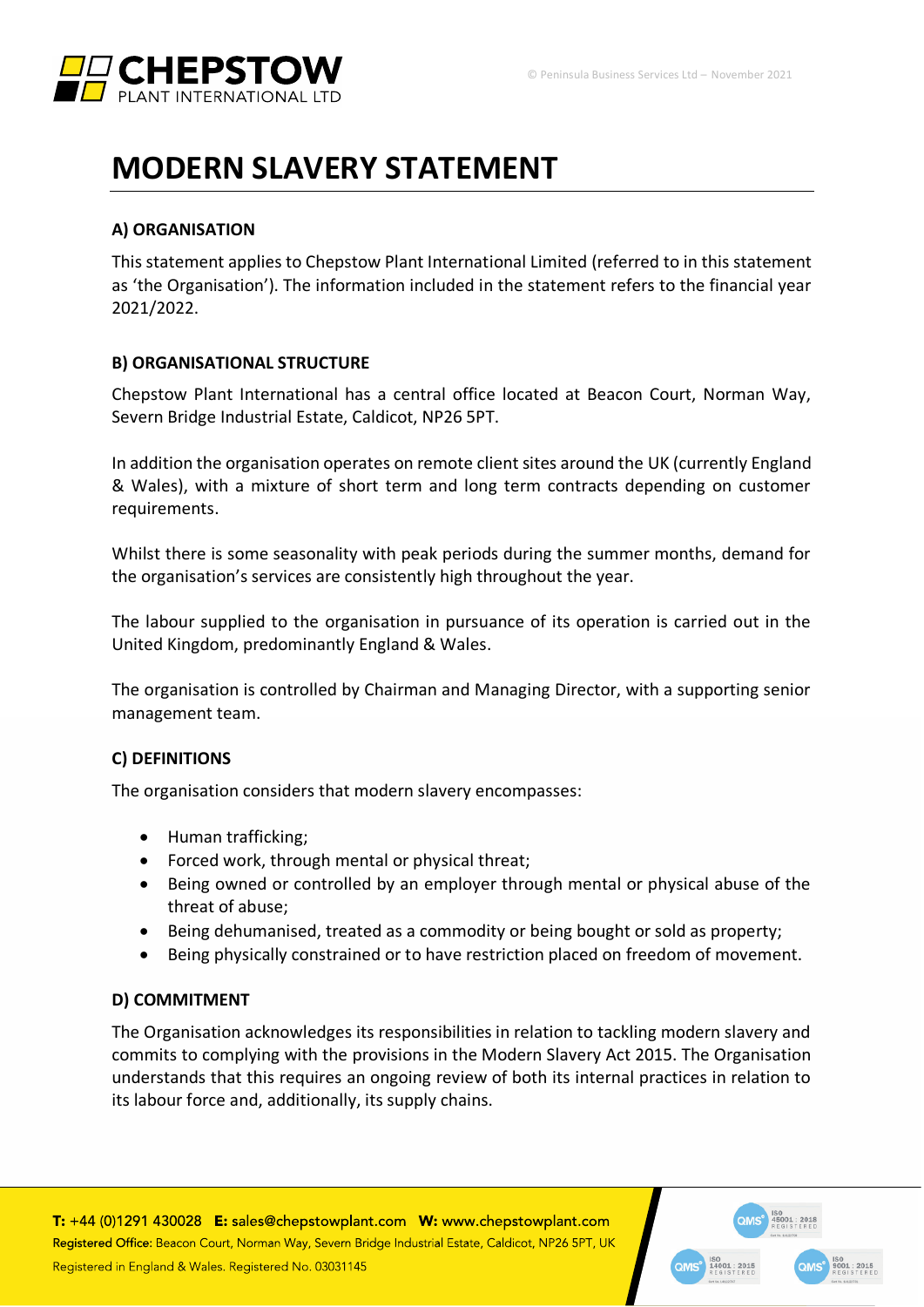

The Organisation does not enter into business with any other organisation, in the United Kingdom or abroad, which knowingly supports or is found to involve itself in slavery, servitude and forced or compulsory labour.

No labour provided to the Organisation in the pursuance of the provision of its own services is obtained by means of slavery or human trafficking. The Organisation strictly adheres to the minimum standards required in relation to its responsibilities under relevant employment legislation in the United Kingdom and in many cases exceeds those minimums in relation to its employees.

## **E) SUPPLY CHAINS**

In order to fulfil its activities, the Organisation's main supply chains include those related to supply and service of construction equipment from various suppliers in the United Kingdom, Europe and North & South America. We understand that the Organisation's first-tier suppliers are intermediary traders and therefore have further contractual relationships with lower-tier suppliers.

## **F) POTENTIAL EXPOSURE**

In general, the Organisation considers its exposure to slavery/human trafficking to be relatively limited. Nonetheless, it has taken steps to ensure that such practices do not take place in its business nor the business of any organisation that supplies goods and/or services to it.

The organisation recognises that it is important to maintain supplier relationships and foster open communication with suppliers about the impact of COVID-19 on modern slavery risks. Since the onset of the Covid-19 pandemic, supplier questionnaires have been updated to include questions on Modern Slavery.

## **G) STEPS**

The Organisation carries out due diligence processes in relation to ensuring slavery and/or human trafficking does not take place in its organisation or supply chains, including conducting a review of the controls of its suppliers.

The Organisation has not, to its knowledge, conducted any business with another organisation which has been found to have involved itself with modern slavery.

In accordance with section 54(4) of the Modern Slavery Act 2015, the Organisation has taken the following steps to ensure that modern slavery is not taking place:

- Reviewing supplier contracts to include termination powers in the event that the supplier is, or is suspected, to be involved in modern slavery;
- Performing periodic audits of suppliers compliance with this statement.
- Communicating his statement with employees and other stakeholders.